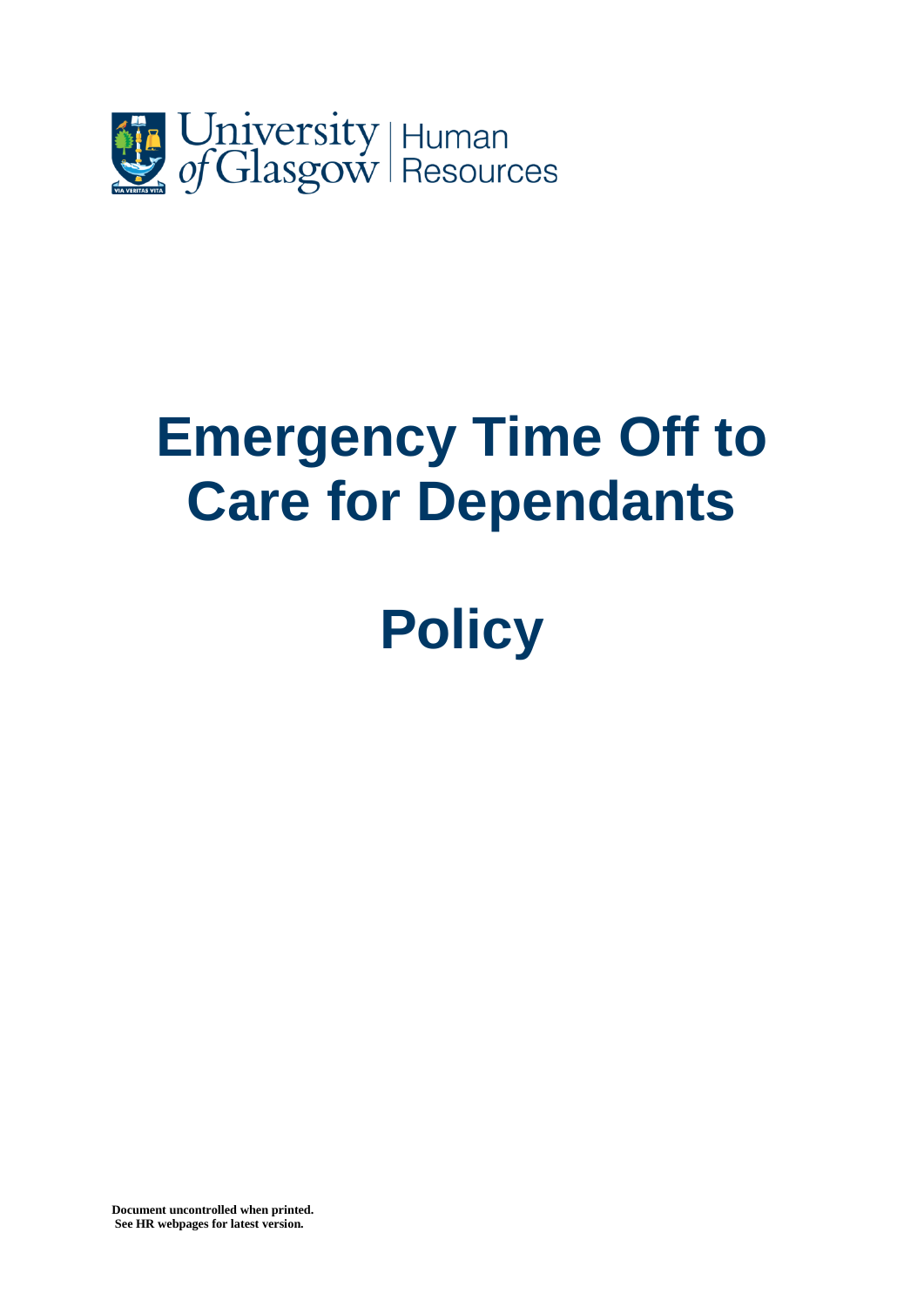### **Emergency Time Off to Care for Dependants**

#### **Contents**

|              | <b>Introduction</b>                       | $\overline{2}$ |
|--------------|-------------------------------------------|----------------|
| $\mathbf{2}$ | <b>Definition of a dependant</b>          | $\overline{2}$ |
| $\mathbf{3}$ | When emergency time off may be required   | $\overline{2}$ |
| 4            | When emergency time off is not applicable | $\overline{3}$ |
| 5            | Leave entitlement & pay                   | $\overline{3}$ |
| 6            | <b>Notification</b>                       | 4              |
| 7            | <b>Manager responsibility</b>             | 4              |
| 8            | <b>Useful/Related Links</b>               | 4              |
| 9            | <b>Policy Review</b>                      | 5              |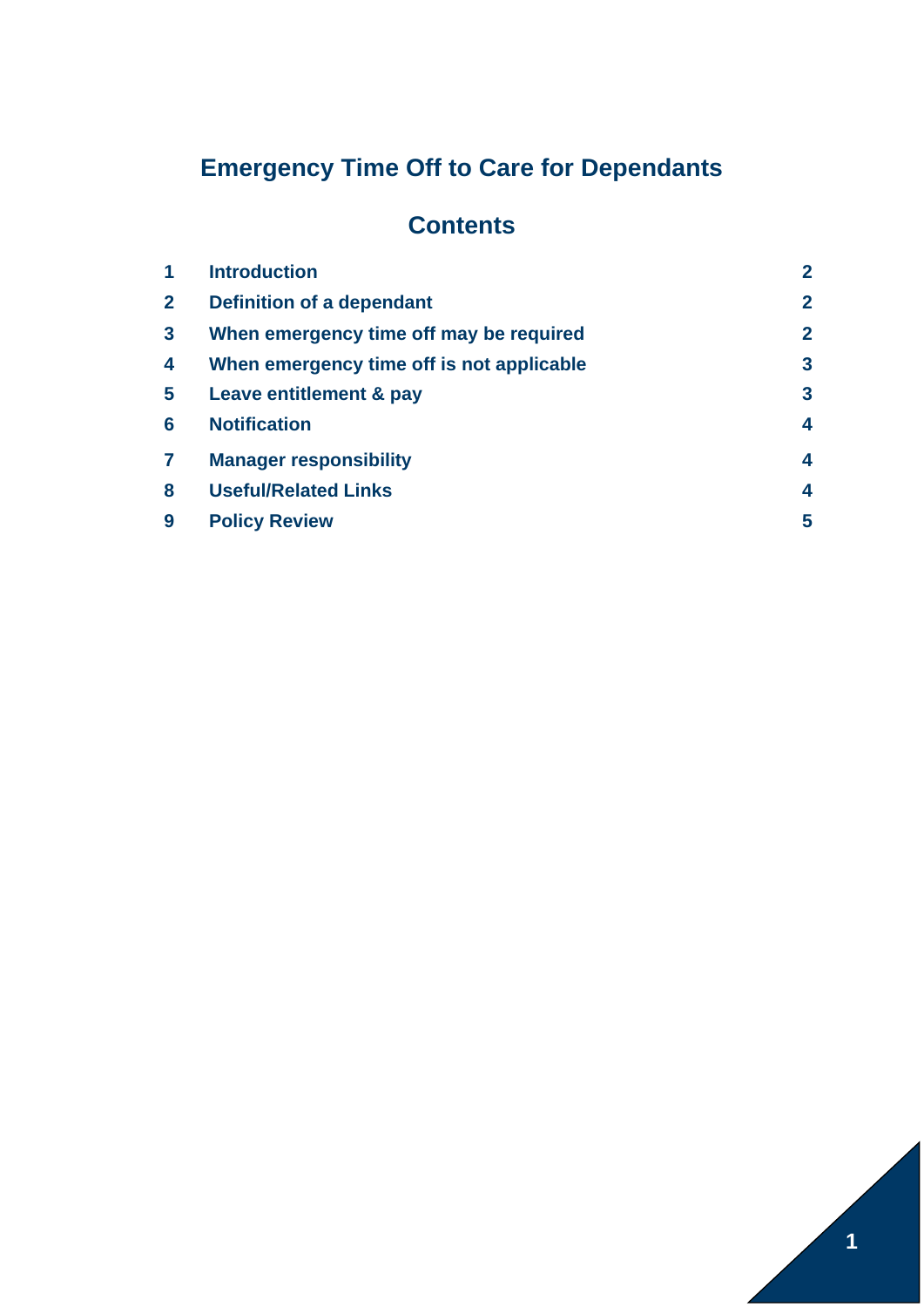#### **1. Introduction**

The University recognises that employees may require time off during working hours to deal with an immediate issue or emergency involving a dependant. As such, the University provides paid 'emergency time off' leave beyond the statutory provision and staff will be granted 'reasonable' time off work to deal with such matters. The right to time off to care for dependants applies to all staff, regardless of their length of service.

This policy will be applied in a fair and consistent manner and without discrimination, in line with the University's [Equality & Diversity Policy.](https://www.gla.ac.uk/myglasgow/humanresources/equalitydiversity/policy/equalitypolicy/)

#### **2. Definition Of A Dependant**

For the purposes of this policy a dependant is classed as someone who reasonably relies on the member of staff for assistance or support in relation to their wellbeing, for example being a primary carer. A dependant will generally be the spouse, civil partner/partner, child or parent of the member of staff, or someone who lives with the member of staff as part of their family, for example an elderly relative (although this does not extend to tenants, boarders or a staff member's employee).

This definition is broader than that outlined in the University's Support for Staff with Caring Responsibilities policy.

#### **3. When Emergency Time Off May Be Required**

Members of staff will be granted time off under this policy in order to:

- Provide assistance on an occasion when a dependant falls ill, gives birth unexpectedly or is injured or assaulted;
- Make arrangements for the provision of care for a dependant who is ill or injured;
- Deal with an unexpected disruption or breakdown in care arrangements for a dependant, for instance when a nurse or child minder fails to turn up or due to school closure etc;
- Deal with an unexpected incident involving the member of staff's child during school hours, for instance if the child has been involved in a fight or is being suspended from school;
- Deal with matters in consequence of the death of a dependant (reference to the Bereavement Policy may be applicable here depending on circumstances).

This list is not exhaustive - members of staff will be allowed time off in order to take necessary action to deal with any unexpected or sudden emergencies involving a dependant. For the time off to be justifiable, however, the member of staff's presence must be crucial in resolving or assisting with the problem.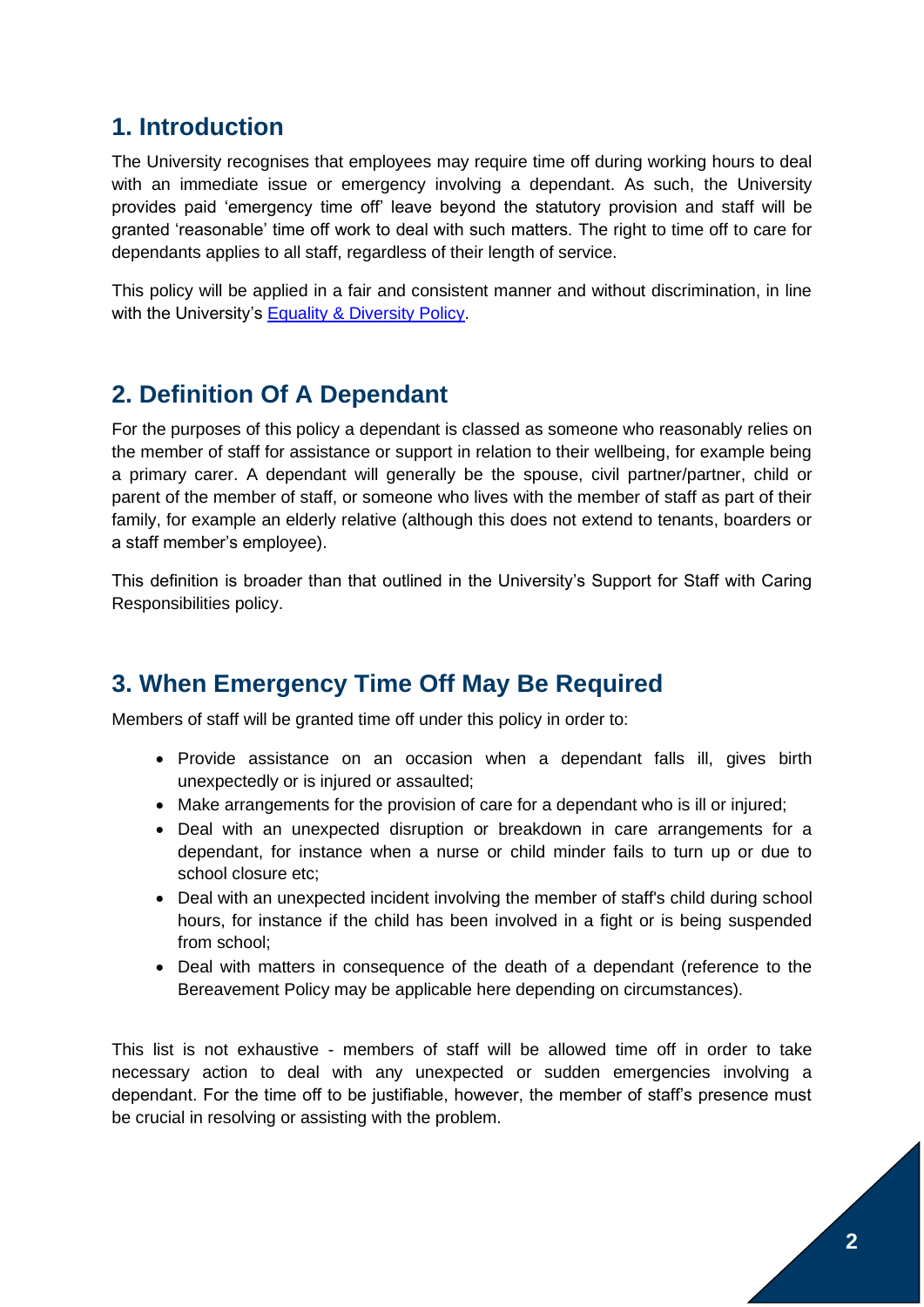The time taken should be enough to deal with/manage/respond to the emergency and/or make longer-term arrangements. The right to time off under this policy does not cover situations where the need to take time off is known in advance.

#### **4. When Emergency Time Off Is Not Applicable**

Once the emergency or immediate issue relating to the care of a dependant has been dealt with and/or necessary arrangements made, any subsequent time off will not be classed as 'emergency time off'. For example:

- Emergency time off may be required to take a dependant to hospital, however this leave type would not be applicable if further days/weeks off were required to care for the dependant at home;
- Emergency time off will be granted where childcare arrangements have broken down in order that the member of staff can make alternative arrangements, however if they need to provide care after the first day off, emergency time off would not apply.

Additional time off required in such circumstances should be dealt with via annual or unpaid leave. Employees with caring responsibilities (under the definition of the University's Support for Staff with Caring Responsibilities Policy) may consider using Carers Leave. The appropriate leave to be taken should be discussed and agreed with the line manager.

Time off under this policy will not be granted for domestic emergencies e.g. where a boiler has burst, a washing machine is leaking/needs to be repaired etc. Time off in such circumstances is at the discretion of the line manager and should be taken from annual leave entitlement or as unpaid leave.

This policy is not intended to deal with longer term periods of absence or changes to working hours in order to manage caring responsibilities. Where staff are looking to make either short or longer term changes to their working hours to accommodate caring responsibilities, they should discuss this matter with their line manager to establish potential options in line with the University's Flexible Working Policy.

#### **5. Leave Entitlement & Pay**

The University allows for up to 3 days (pro-rated for part time colleagues) paid Emergency Time Off to Care for Dependants, however the amount of time off which is reasonable will vary depending on individual circumstances.

Beyond the 3 days paid provision, employees are entitled to unpaid Emergency Time Off to Care for Dependants. A reasonable amount of time off is permitted to deal with emergencies with no set limit on how many times and individual can take time off to care for dependants.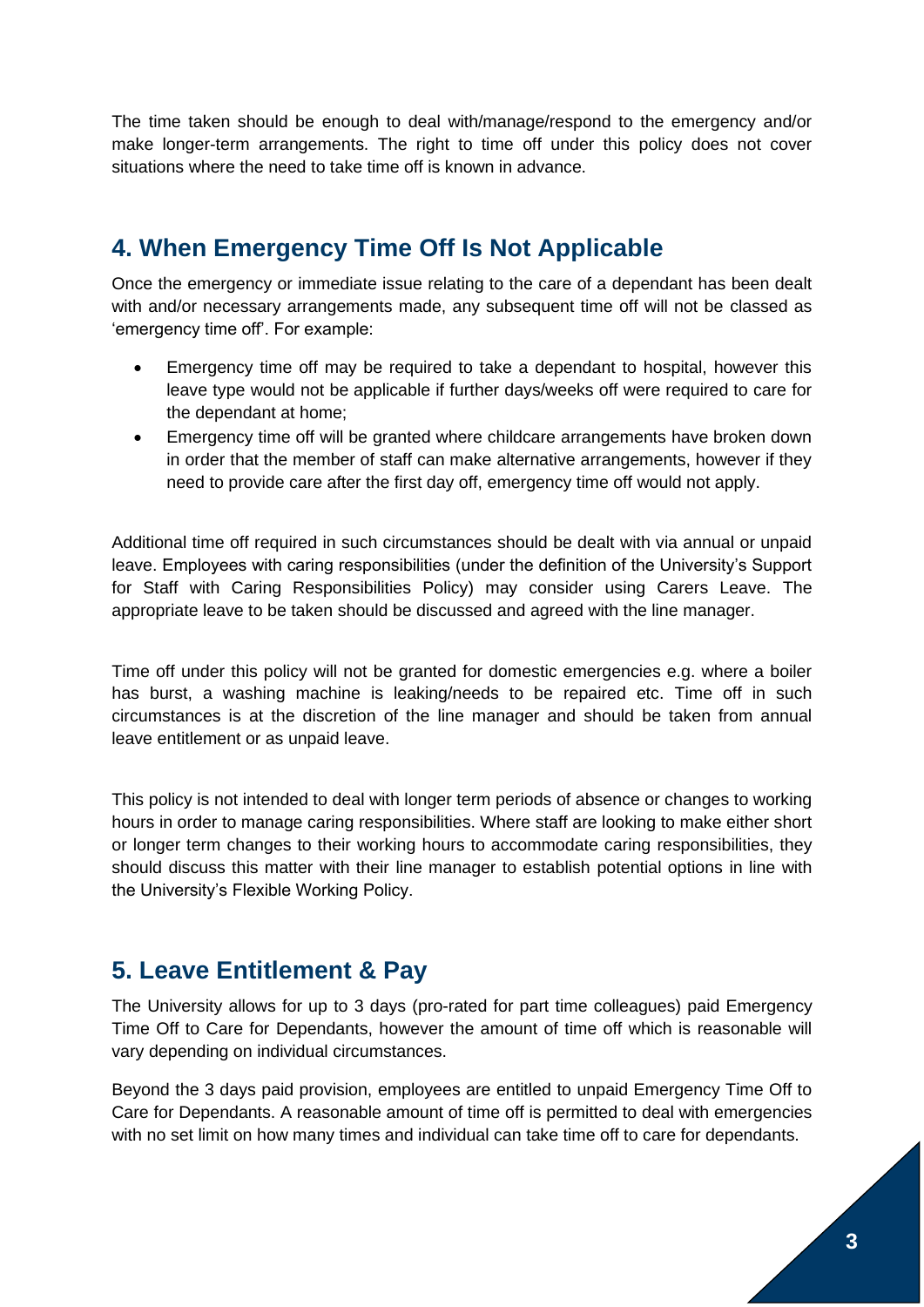Whilst on unpaid leave employees will:

- retain continuity of employment
- be entitled to progress through normal annual pay increments (where appropriate)
- not receive salary, allowances or any other contractual benefits whilst superannuation payments will be suspended for the period (i.e. treated as a deferred member of the pension scheme – for further information on pension implications please contact [Payroll\)](http://www.gla.ac.uk/services/finance/payandpensions/contactdetails/#payroll)
- not normally be entitled to ill-health and death in service benefits
- will not accrue entitlement to paid annual leave or be paid for public holidays or other days
- will not be entitled to sickness leave even where this is medically certified
- be entitled to conditions of service relating to notice of termination, redundancy compensation and disciplinary and grievance procedures

#### **6. Notification**

Where a member of staff requires emergency time off, they must inform their line manager as soon as possible of the need to take time off, explaining the reason for the absence and how long they expect to be away from work. If the manager cannot be contacted at that time, the member of staff should ensure that they have informed another appropriate staff member in the team who can update the manager on their return.

Emergency Time Off to Care for Dependants can be requested/recorded in the normal way through the CoreHR self-service system. Once 3 days of paid leave have been using in any one year period it will revert to unpaid leave automatically.

#### **7. Manager Responsibility**

On being informed that a member of staff requires emergency time off and that they have elected to take leave under this policy rather than using leave from their holiday entitlement, the manager must ensure that this is recorded through Manager Self Service.

#### **8. Useful/Related Links**

[Flexible Working Policy](https://www.gla.ac.uk/myglasgow/humanresources/all/worklife/flexibleworking/) [Annual Leave Policy](https://www.gla.ac.uk/myglasgow/humanresources/all/worklife/leave/annualleave/) [Support for Staff with Caring Responsibilities](https://www.gla.ac.uk/myglasgow/humanresources/all/health/carerspolicy) [Other Time Off \(inc Unpaid Leave\)](https://www.gla.ac.uk/myglasgow/humanresources/all/worklife/leave/otherleavetimeoff/)